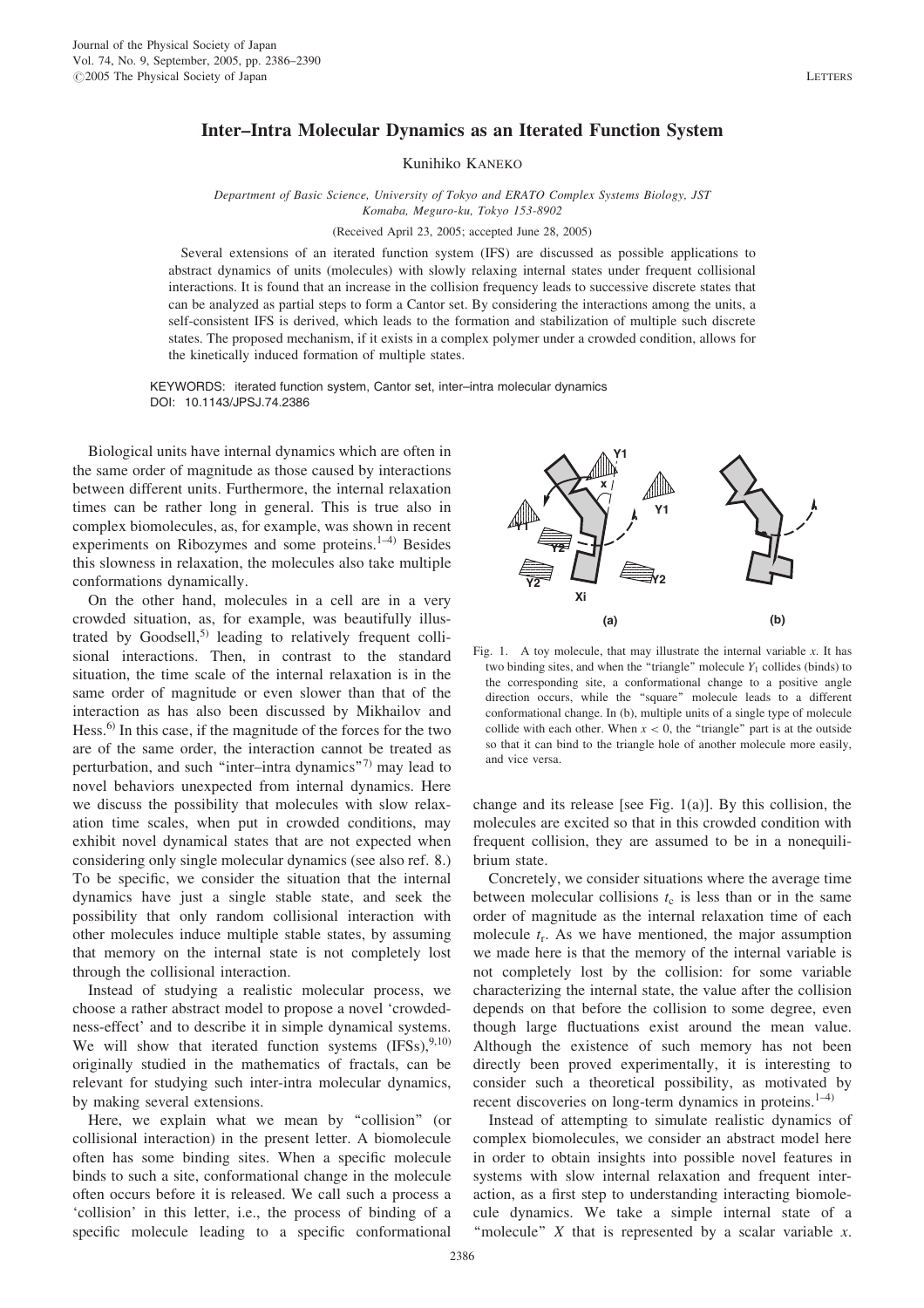For example, one can consider a toy molecule with an internal angular variable  $x$ , as schematically shown in Fig. 1(a). As a starting point, we take the simplest form of relaxation of this internal state towards  $x = 0$ ,

$$
dx/dt = -\gamma x + \sqrt{\gamma T} \eta(t), \qquad (1)
$$

with white Gaussian noise  $\eta(t)$ ,  $\gamma = 1/t_r$ , and T the temperature. Hence the distribution of  $x$  approaches Gaussian around  $x = 0$  as the collision frequency decreases. In the toy molecule of Fig. 1(a) the energy is at a minimum when the molecule is straight.

In general, collisions with other molecules induce changes in the internal states such that  $x \to x'$ , which are assumed to occur randomly at the rate  $r_c = 1/t_c$ . If the memory on the state before collision is lost completely, x' is just  $x^* + \xi$ , with  $x^*$  as the target value after collision and  $\xi$  a random variable, both of which are independent of  $x$  (before the collision). Instead, we have assumed here that some memory is retained, meaning that  $x'$  approaches  $x^*$  but still retains some memory on x. As a simple idealization, let us represent this change as the map  $x \to x' = f(x)$ , which will depend on the species of the colliding molecules. Here,  $f(x)$  is a function contracting to the target value  $x^*$  but preserving some memory on  $x$ , the value before the collision. As an abstract example, let us consider the case where there are other molecule species  $Y_1, Y_2, \ldots, Y_k$  ( $k > 1$ ), and the target value depends on the type of collided molecule. Upon collision, the state of molecule X changes as  $x \to f_i(x)$  $(j = 1, ..., k)$ .<sup>11)</sup> As mapping has the target value  $x_j^*$ , and retains some memory on  $x$ , a simple illustration will be  $f_j(x) = a_j(x - x_j^*) + x_j^*$ . In other words, the state x of molecule X moves towards  $x_j^*$ , depending on which molecule type  $Y_i$  it collides with, while retaining some memory of the original state value x before the collision, to the degree of  $a_i$  $(j = 1, 2)$ . Thus x takes a value between x and  $x_j^*$  with the weight  $a_i$ : 1. Representation of the change in the internal state upon collision as a map is a drastic simplification. Still, by assuming that some memory is retained, existence of such variable  $x$  may not be so absurd. (Note the use of the above one-dimensional map merely represents memory for some variable on the previous value of  $x$ , while one can add a large noise term to it, as will be discussed.)

Now we study an ensemble of "molecules"  $X$ , to see how the distribution of the states x depends on  $r = r_c/\gamma$ . Note that in the limit of  $\gamma \to 0$  (i.e.,  $r \to \infty$ ), this problem is reduced to an IFS (with noise). Iterated function systems have been studied extensively $9,10)$  in fractal geometry and dynamical systems theory<sup>12–14)</sup> as well as in the context of image data compression. It was shown, for example, that the stationary distribution of the states  $x$  obtained through random iterations of functions with these contracting mappings can take an infinite number of peaks on a Cantor set. On the other hand, in the limit of  $r \to 0$ , the distribution of internal state  $x$  approaches the normal distribution given by Langevin equation (1). For a finite value of  $r$ , and under finite temperature  $T$ , it is then expected that the complete Cantor set by the original IFS is destroyed. Still, more than single states may remain, which will be interesting since the molecule in a less crowded condition (with small  $r$ ) takes only a single state. If so, the formation of these multiple states are a salient feature of ''crowdedness''. Hence, we first



Fig. 2. One-dimensional map of eq. (2), with  $a_1 = a_2 = 1/3$ . The values of  $x$  which belong to the invariant measure of the IFS consisting of these two maps can simply be obtained by successively removing the preimages  $f^{-j}(X_k)$ , starting from the interval  $X_0 = [2a_2 - 1, 1 - 2a_1]$ , which leads to a standard Cantor set that is constructed by removing the middle one-third segments successively.

discuss how the behavior in the original IFS is altered for a finite value of  $r$  and finite temperature  $T$ .

As a simple example, we consider the case  $k = 2$  with

$$
f_1(x) = a_1(x - 1) + 1; \quad f_2(x) = a_2(x + 1) - 1, \quad (2)
$$

as illustrated in Fig. 2, where state  $x$  of molecule  $X$  moves towards  $+1$  or  $-1$ , depending on which molecule type  $Y_i$  $(i = 1, 2)$  it collides with. The molecule state x is shifted to either  $+1$  or  $-1$ , retaining some memory of the original state value x before the collision, to the degree of  $a_i$  ( $j = 1, 2$ ). For example, in the toy model described in Fig. 1, there are two types of colliding molecules: triangles and squares. Depending on the type, the binding site on  $X$  where a molecule attaches is different, so that the direction of the angle change is opposite.

Let us consider the distribution of state values  $x$  when the collision process is repeated. In the limit of  $r \to \infty$  the distribution of state values x is shown to form a Cantor set if  $a_1 + a_2 < 1$ , i.e., if there is a gap between maps  $f_1$  and  $f_2$ , as displayed in Fig. 2. [This is easily understood by considering the distribution function to be invariant in time, as constructed by the inverse of map (2).] This invariant measure on the Cantor set does not rely on the specific linear form of eq. (2), but is general as long as there are (at least) two stable fixed points around which the map is contracting sufficiently, corresponding to the condition  $\sum_j a_j < 1$ .

For finite  $r$  and finite temperature  $T$ , we numerically studied our model by colliding two types of equally distributed molecules at a rate  $r_c$ . We obtain the stationary distribution of x by taking a large number of molecules, or by sampling the values of  $x$  of a single molecule over time. (The results of the two methods agree, as expected from ergodicity.) As shown in Fig. 3(a), several peaks are observed in the distribution with the increase of  $r > 1$ . Even though the whole Cantor set structure is not observed for finite r, multiple peaks are clearly discernible for  $r > 1$ . Several discrete states of  $x$  are formed through the molecular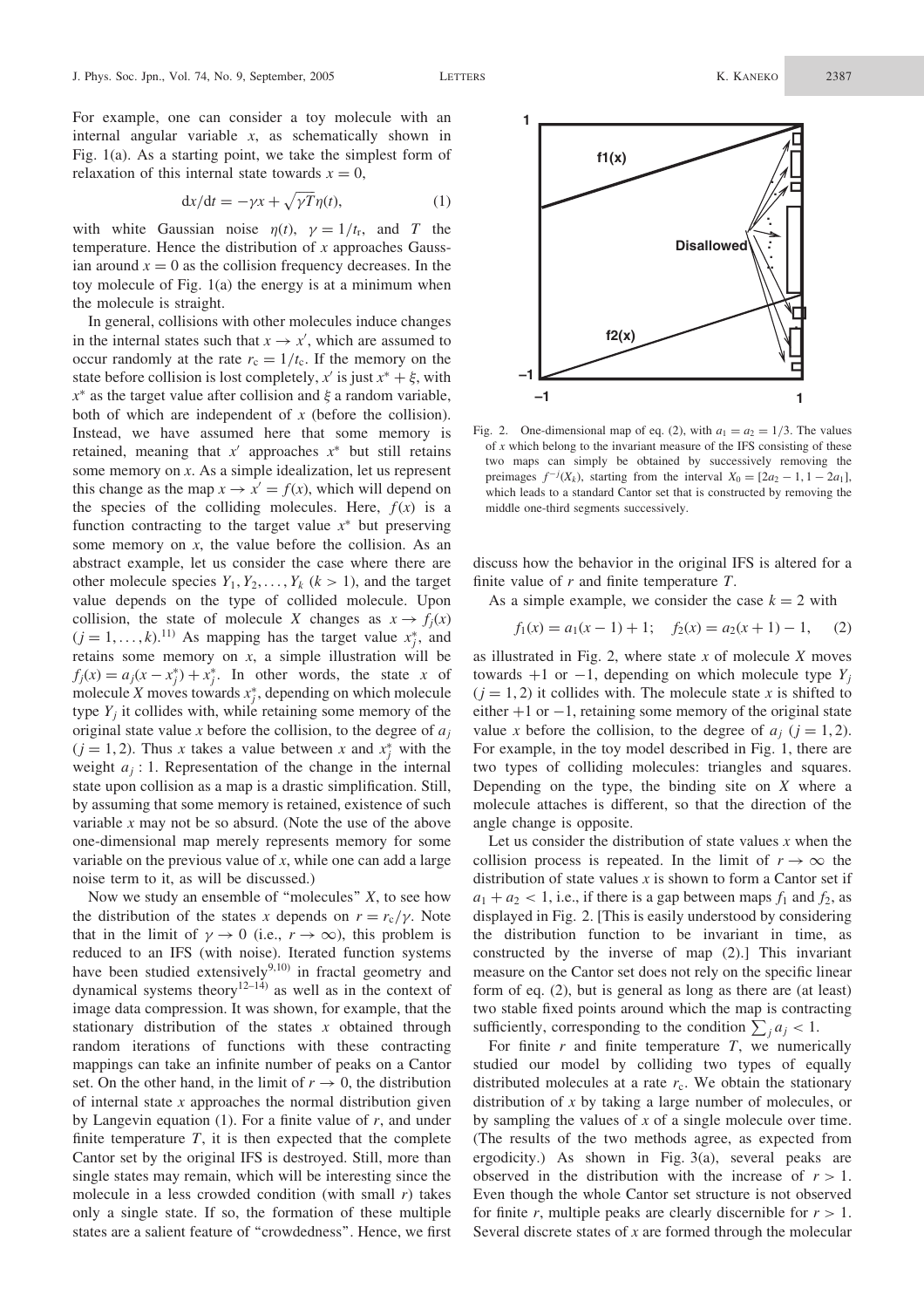collisions, even if the original relaxation dynamics has just a single stable state. The peaks successively split as  $r$ increases, so that many discrete states are formed. Figure 4 shows that the number of peaks in the distribution versus  $r$ displays a power-law increase with an exponent that is consistent with that for the increase of the peaks against the precision in the Cantor-set construction,  $-\log 2/\log a$  (for the present example with  $a_1 = a_2 = a$ ). In other words, an increase of the collision frequency corresponds to an increase of the precision in the Cantor set construction. This power law is not altered much by changing  $\gamma$  or T, while for large T (i.e., larger noise), the increase is suppressed. Also, even if the condition for the Cantor set  $\sum a_i < 1$  is not satisfied, the multiple broad peaks appear, as shown in Fig. 3(b).

So far we have discussed the case where molecule X collides with only a finite number of other molecule species,  $Y_1, \ldots, Y_k$ . Now, we consider the case where there is only a single type of colliding molecule, but it has a continuous state so that the change of molecule  $X$  by it depends on the state of the Y molecule whose internal state is represented by the variable y. (Or one can consider the case that the change of x upon collision depends on how it collides, e.g., the angle of collision, which corresponds to y.) In other words, the state change of x is given by a family of functions  $g(x, y)$ parametrized by continuous y, instead of  $f_j(x)$ , for discrete j. Here the distribution of  $y$  is given by some distribution function  $\rho(y)$ . The question now is whether the discretization of states appears even for this continuous case. (As a dynamical system, this provides a novel class of problem, i.e., a continuous IFS.) As a specific example, we investigate

$$
g(x; y) = a(x - f(y)) + f(y); f(y) = \tanh(\beta y),
$$
 (3)

where, for simplicity, we take  $\rho(y) = constant over [-1, 1].$ In the limit of  $\beta \to \infty$ , the model reduces to eq. (2), and here we are interested in how the behavior is altered for finite  $\beta$ . The distribution of  $P(x)$  obtained in this case is depicted in Fig. 5(a) which shows the existence of a Cantorset-type structure as  $\beta$  increases beyond 2. To have these multiple peaks in the distribution, threshold-type dynamics  $(tanh(\beta y)$  with  $\beta > 1$ ) is necessary, a situation which often exists in molecular interactions or in biological systems in general.

Thus far we have discussed the situation where the distribution of  $\rho(y)$  is given in advance. There are cases, however, in which the distribution of state  $x$  influences the distribution of the state of the colliding molecules. For example, assume that  $X$  is an enzyme protein with multiple catalytic activities and the shape of X governs which molecule it can catalyze. We consider a single species of X, but the production rate of molecule species  $Y_i$  depends on the internal state  $x$  of molecule  $X$ , and thus on the distribution of  $P(x)$ , with the internal variable x being an index of the shape. If this influence of the distribution of  $x$  on the distribution of Y molecules is sufficiently fast, the fraction of Y molecules can be regarded to change instantaneously, and is adiabatically eliminated. Then the distribution of y is replaced by the distribution of x, which changes through the collision dynamics. Alternatively, one can simply consider the collision dynamics just among X molecules such that the configuration of the colliding

molecule determines what type of collision takes place [for example, consider the modified toy model in Fig. 1(b)].

In these cases, the state change of molecule  $X$  (with the state value x) upon collision with another molecule  $X'$  of the same species (with the state value  $x'$ ) is given by the mapping  $x \rightarrow g(x; x')$ . If the distribution of x' were given and fixed, this would be nothing but the IFS discussed above. The distribution of X, however, changes upon collision, because the distributions for x and  $x'$  are identical since they are the same molecule species. With this update of the distribution, the problem is represented by a ''self-consistent IFS''.

As a specific example, consider the case

$$
g(x; x') = a(x - y) + y; y = \tanh(-\beta x').
$$
 (4)

The result of a numerical simulation of this model<sup>15)</sup> is given in Fig. 5(b) where it can be seen that the distribution has again multiple peaks when  $r$  is larger than 1, i.e., when the collisions are frequent. With the increase of  $r$ , peaks successively split, thus discretizing the states. There are already 4 peaks for  $\beta = 2$ , and as the threshold function becomes steeper, more peaks are formed, again mirroring a few steps in the construction of a Cantor set. These discrete states corresponding to peaks are stabilized ''self-consistently'' through interactions with other X molecules and are stable against noise and the influence of the relaxation dynamics.

In summary, we have shown that multiple discrete states can be formed as partial Cantor sets, through collisions of units with internal dynamics, even if the dynamics of each element has just a single stable state. This process is possible when the time scale of the collisional interaction is similar to or faster than the internal relaxation time scale and when there are several types of interactions that cause different conformational changes, and each element has some memory of the previous state through the collision. A novel class of phenomena, i.e., the formation of multiple internal states due to the crowdedness, is observed. The discretization of states becomes clearer as the ratio of collision frequency to internal relaxation time increases.

Note that whether the present phenomena exist under a crowded condition depends on the degree of the memory of conformation through the collisional process. As the collisional process includes high-dimensional dynamics represented as noise, the preservation of very fine structures in the partial Cantor set should be almost impossible. When the memory is totally lost [e.g., for  $a_i = 0$  in model eq. (2)], there is only a transition in the distribution from the peak around  $x = 0$  to those at  $x = \pm 1$  due to the crowdedness. With some memory in the collisional process, however, the formation of intermediate states is possible, despite the presence of internal relaxation and noise, even though finer structures in the distribution may be smeared out by noise. Indeed, we have studied the present model by further adding a Gaussian noise term  $\xi$  at every collision event. Even if the standard deviation of this noise is 0.5, 6 peaks are observed for  $a_i = 0.3$ , while even for  $a_i = 0.1$ , 4 peaks remain. Thus, the generation of several intermediate states is possible, even if the standard deviation of the noise is much larger than the memory term (of the order of  $a_i$ ).

We have further studied a novel class of IFS by extending it to a continuous family of functions in the IFS, while a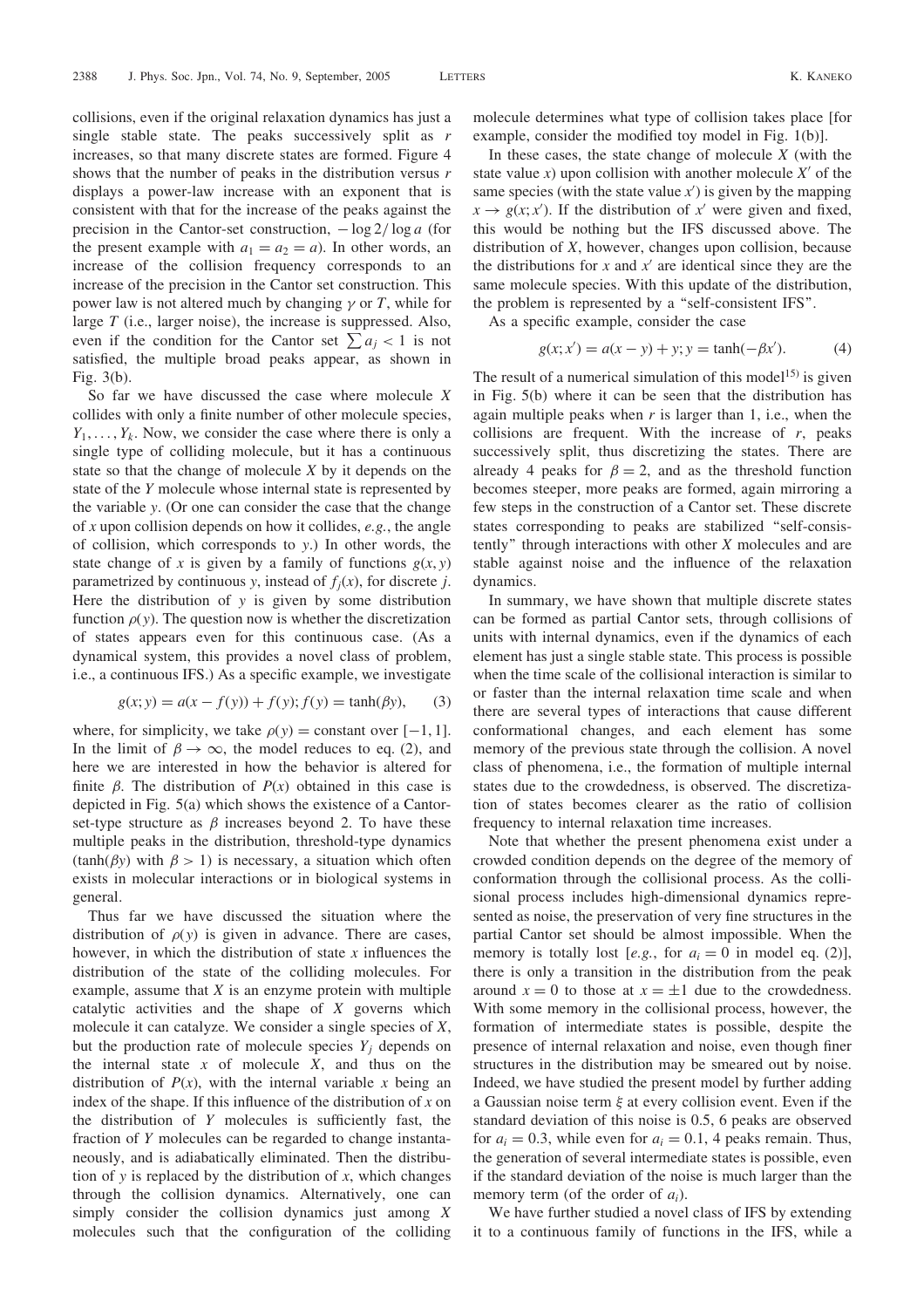

Fig. 3. Histogram  $P(x)$  for various values of r and fixed  $\epsilon = 0.01$ ,  $\gamma = 0.01$ . (a)  $a_1 = a_2 = 0.3$ , (b)  $a_1 = a_2 = 0.6$ . The histogram is obtained with  $5 \times 10^8$ iteration steps after discarding the initial transients, and sampled with bin size 0.001.  $T = 0.01$ .



Fig. 4. The number of peaks in  $P(x)$  plotted as a function of r.  $a_1 =$  $a_2 = 0.3$ . The distribution  $P(x)$  is obtained in the same way as in Fig. 3. Results from several values of  $\gamma$  and T varied over 0.001, 0.01 and 0.1, as displayed in the figure, are overlaid.

novel class of statistical dynamics is introduced that could be termed a self-consistent IFS (SIFS), by including a feedback to the distribution of the internal states from the distribution of the colliding units. Note that in the limit of  $r \to \infty$ , the SIFS is nothing but a random-update version<sup>16)</sup> of a globally coupled map,<sup>17)</sup> where the distribution of states x can show

collective motion. By taking, for example, a non-monotone map of  $g(x, x')$  for x, there are cases that the distribution function changes in time.

Another extension of the present approach will be an explicit use of the population dynamics of the colliding molecules  $Y_i$ , instead of the adiabatic elimination of  $Y_i$ molecules as adopted in the SIFS. For example, by assuming that which type of molecule  $Y_i$  is synthesized depends on the state x, the production rate of molecules  $Y_i$  is proportional to ں<br>ا  $\int_{x \in I_j} \rho(x, t) dx$ , where  $\rho(x, t)$  is the density of state x at a given time t, and  $I_i$  is the range of x values that catalyzes the synthesis of  $Y_j$ . By introducing the population dynamics  $dN_j/dt = c \int$  $\int_{x \in I_j} \rho(x) dx - \Gamma N_j$  for molecule species  $Y_j$ , and the collision dynamics  $x \to f_i(x)$  as in eq. (2), self-consistent dynamics on the distribution  $\rho(x, t)$  is derived, that couples with the population dynamics of  $N_i$  as above. This model was also studied numerically and it was found that, besides the appearance of multiple peaks in the distribution, the height of the peaks can change over time, suggesting the existence of the collective motion well known to occur in globally coupled maps.

The aim of the present letter is to propose a theoretical framework where (self-consistent) IFS is applied to inter– intra molecular dynamics of an ensemble of units. As an illustration, a very simple model for collision and relaxation



Fig. 5. (a) Distribution  $P(x)$  of the states x, for model (3) with  $a = 1/3$ . For simplicity, the internal relaxation dynamics is excluded here (only for this figure) by taking  $\gamma = 0$ , while, these discrete states are again stable as long as  $r_c/\gamma > 1$ , as discussed for Fig. 3. (b) Self-consistent formation of many discrete states. A snapshot distribution  $P(x)$  of the states x is plotted for the model (4) by using 10<sup>6</sup> molecules with  $a = 0.3$  and  $\beta = 8$ .  $T = 0.01$ , and  $\gamma = 0.01$ .